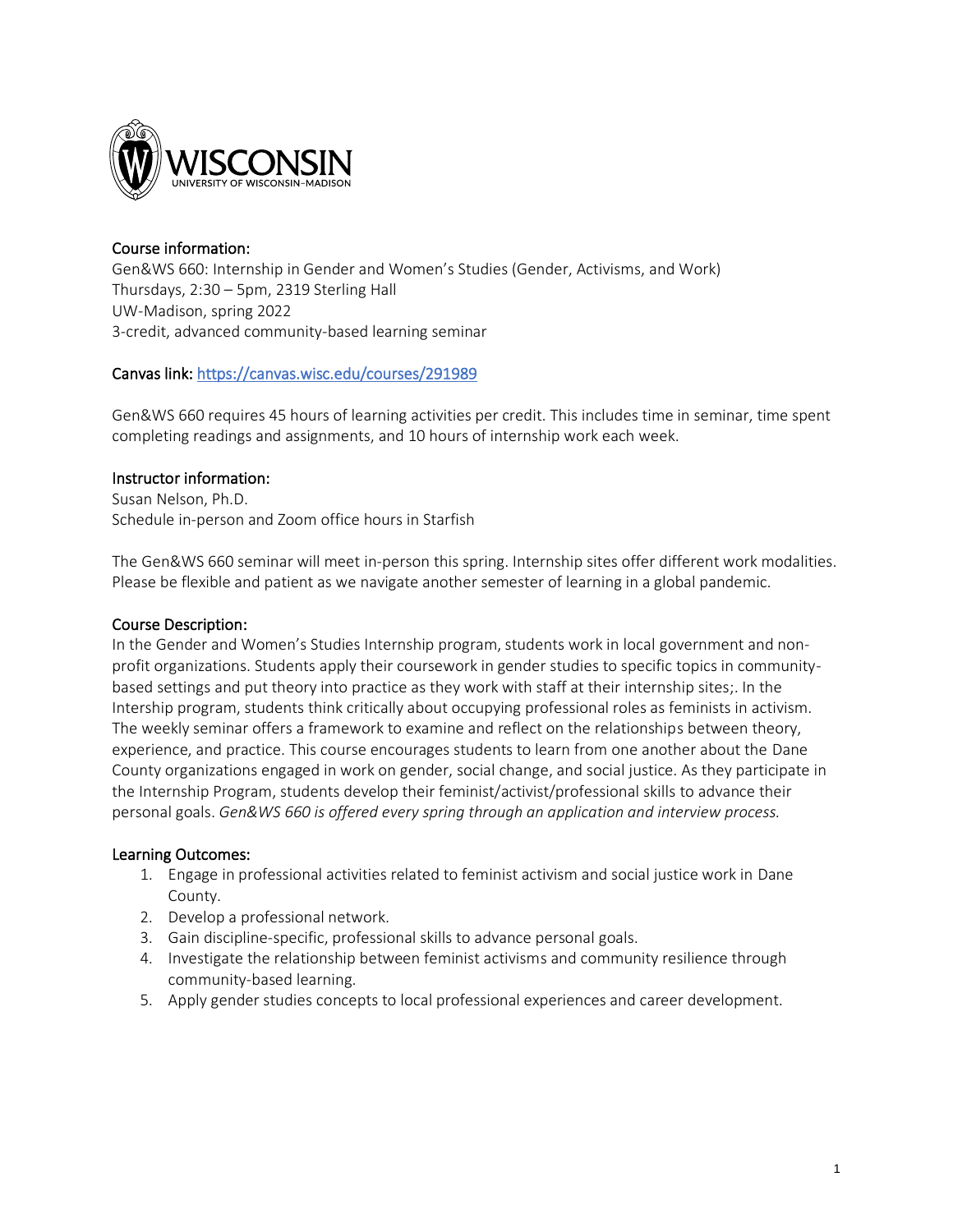## Required Texts:

- o adrienne maree brown, *Emergent Strategy*, Chico: AK Press, 2017.
- o Derecka Purnell, *Becoming Abolitionists: Police, Protests, and the Pursuit of Freedom*, NY: Astra House, 2021.
- o Gabby Rivera and Joe Quinones, America, Vol 1: *The Life and Times of America Chavez*, NY: Marvel, 2017, and Vol 2: *Fast and Fuertona*, NY: Marvel 2018.
- o Additional short articles, podcasts, and materials

*All course readings and materials are available in Canvas.*

## Assignments, Papers, and Presentations

## 1. Internship Learning contract Mid-semester evaluation End-of-semester evaluation

## 2. Seminar

Participation in weekly internship check-ins and seminar activities Peer informational interview or site visit

Engagement essays:

- o Agency Assessment
- o Feminist Activism and Community Resiliency
- o Letter to a Future Intern

Internship project presentation

## Grading and Evaluation (find more information about course assignments in Canvas)

- o 30% Site-specific internship work
- o 20% Participation in seminar discussions and pre-class activities in Canvas
- o 20% 3 Engagement essays
- o 10% Peer informational interview or internship site visit
- o 20% Internship project/portfolio presentation

## **Participation**

Participation in course readings, activities, and discussions is vital to the development of a meaningful learning space in seminar. Participation includes accessing the course materials each week, responding to the short Canvas discussion thread ahead of class, and coming to class ready to listen and share your thoughts. GWS 660 does not have an attendance requirement. If you need to miss a class, please let me know, and I will share a makeup discussion with you in Canvas. This seminar is a dynamic, co-created learning experience, and our collective learning will be more significant when you are present in class.

#### Policy for Late Work

Generally, I am very understanding about students turning in work past the due date. I benefited from instructor generosity many times as a student. Please talk with me if you think you need extra time to complete an assignment.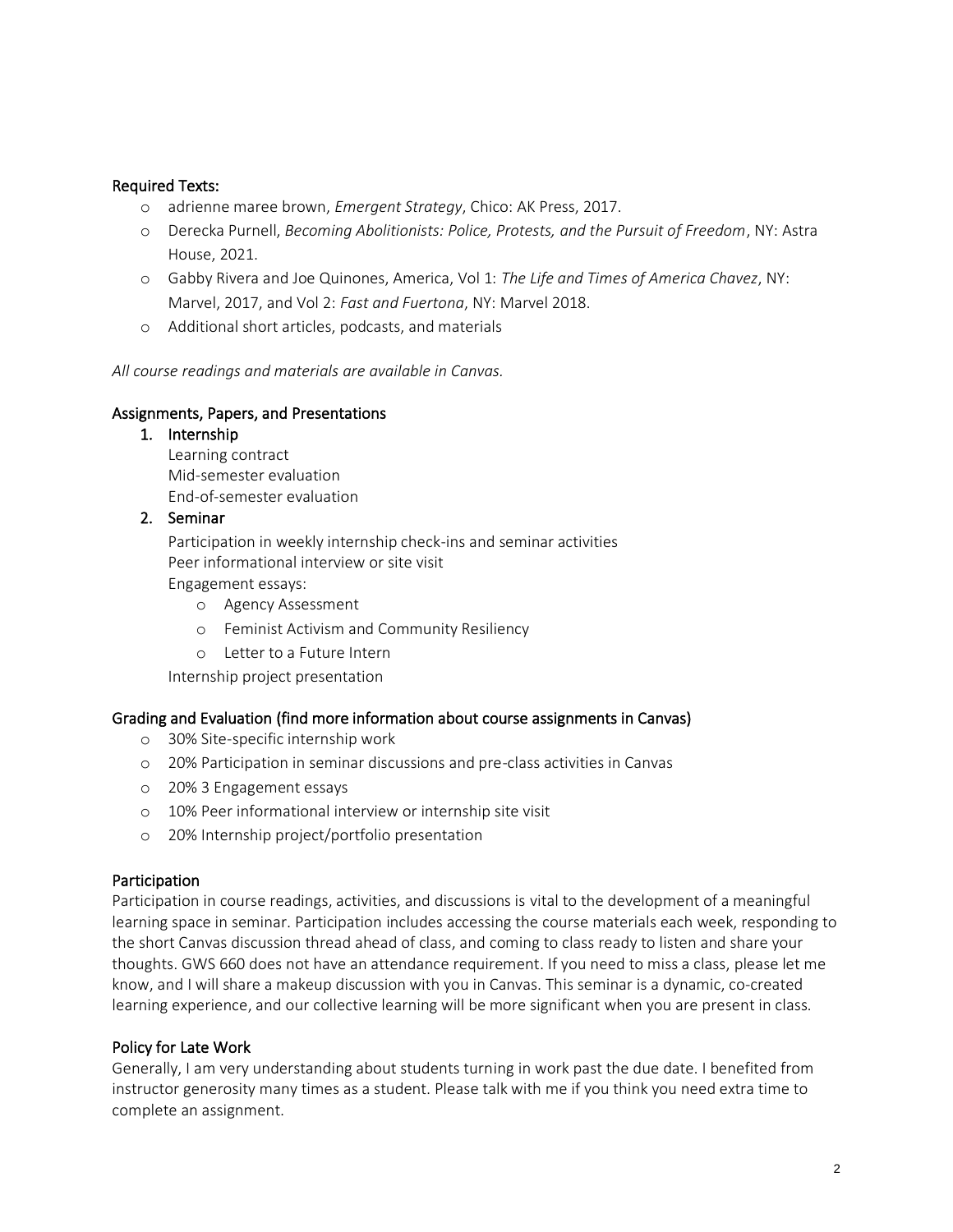## Course Policies

#### Diversity, Inclusion, and Belonging

[Diversity](https://diversity.wisc.edu/) is a source of strength, creativity, and innovation for UW-Madison. We value the contributions of each person and respect the profound ways their identity, culture, background, experience, status, abilities, and opinion enrich the university community. We commit ourselves to the pursuit of excellence in teaching, research, outreach, and diversity as inextricably linked goals. The University of Wisconsin-Madison fulfills its public mission by creating a welcoming and inclusive community for people from every background – people who as students, faculty, and staff serve Wisconsin and the world.

## Academic Integrity Statement

By virtue of enrollment, each student agrees to uphold the high academic standards of the University of Wisconsin-Madison; academic misconduct is behavior that negatively impacts the integrity of the institution. Cheating, fabrication, plagiarism, unauthorized collaboration, and helping others commit these previously listed acts are examples of misconduct which may result in disciplinary action. Examples of disciplinary action include, but is not limited to, failure on the assignment/course, written reprimand, disciplinary probation, suspension, or expulsion.

#### Disability Accommodations

I want to create a classroom environment that accommodates your learning needs. If you have suggestions to improve the learning environment or you have an undocumented disability, please talk with me so that we can build a learning plan. If you have McBurney accommodations, please share this information with me early in the semester.

The University of Wisconsin-Madison supports the right of all enrolled students to a full and equal educational opportunity. The Americans with Disabilities Act (ADA), Wisconsin State Statute (36.12), and UW-Madison policy (Faculty Document 1071) require that students with disabilities be reasonably accommodated in instruction and campus life. Reasonable accommodations for students with disabilities is a shared faculty and student responsibility. Students are expected to inform faculty [me] of their need for instructional accommodations by the end of the third week of the semester, or as soon as possible after a disability has been incurred or recognized. Faculty [I], will work either directly with the student [you] or in coordination with the McBurney Center to identify and provide reasonable instructional accommodations. Disability information, including instructional accommodations as part of a student's educational record, is confidential and protected under FERPA. (See[: McBurney Disability Resource](https://mcburney.wisc.edu/) [Center\)](https://mcburney.wisc.edu/)

## Course Evaluations

Students are with the opportunity to evaluate your learning experience in this course. Student participation is an integral component of this course, and your confidential feedback is important to me and to the Department of Gender and Women's Studies.

UW-Madison uses a digital course evaluation survey tool called [AEFIS.](https://kb.wisc.edu/luwmad/page.php?id=81069) For this course, you will receive an official email two weeks prior to the end of the semester, notifying you that your course evaluation is available. In the email you will receive a link to log into the course evaluation with your NetID. Evaluations are anonymous. Your participation is an integral component of this course, and your feedback is important to me. I strongly encourage you to participate in the course evaluation.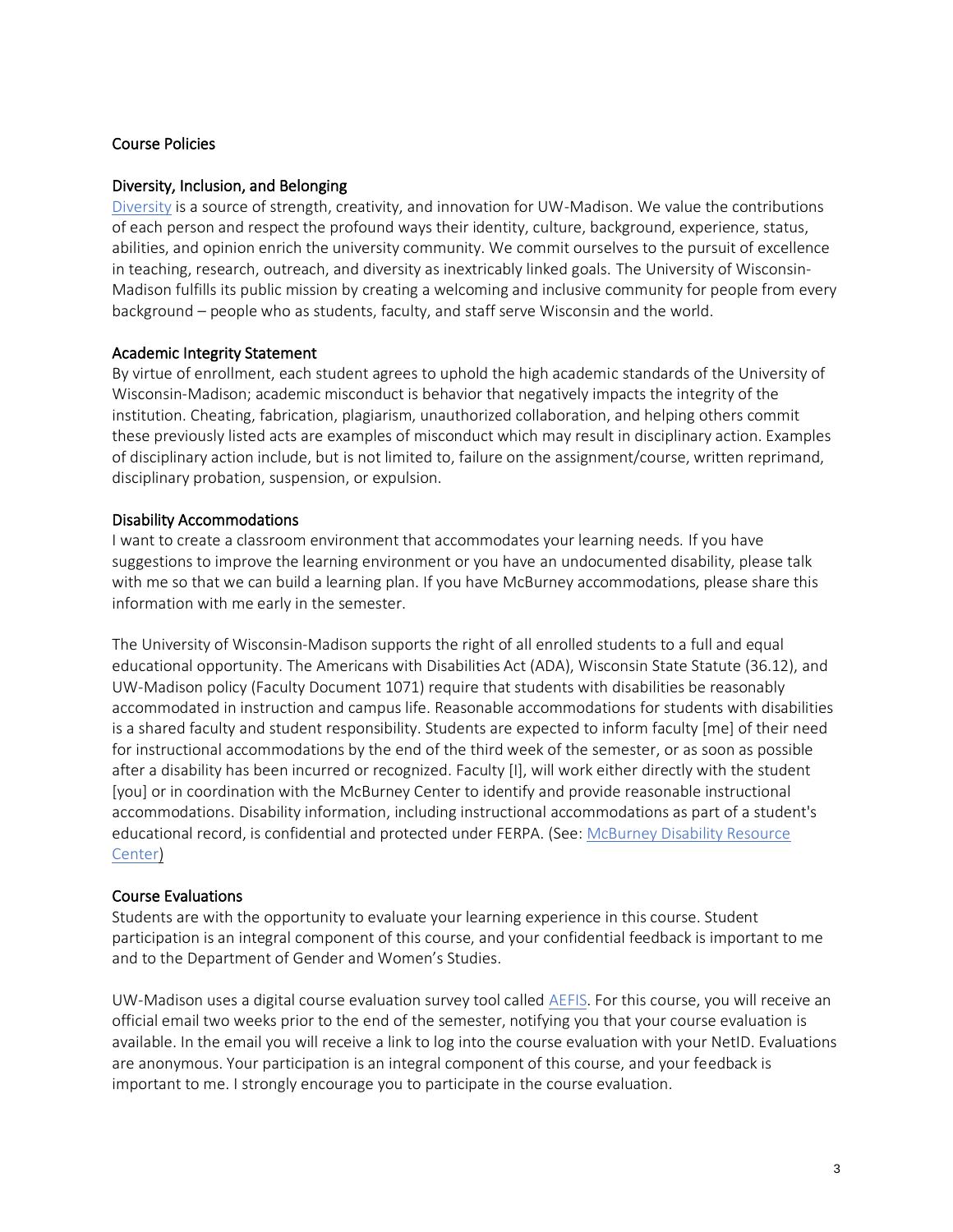#### Students' Rules, [Rights & Responsibilities](https://guide.wisc.edu/undergraduate/#rulesrightsandresponsibilitiestext)

#### [Academic Calendar & Religious Observances](https://secfac.wisc.edu/academic-calendar/)

#### Weekly Course Topics, Readings, and Assignments:

WEEK 1 (January 27): Introduction (Considering Place-Based Learning and Our Shared Future) Read: Robert Lee and Tristan Ahtone, "Land-Grab Universities," *High Country News*, March 30,

2020.

Review: Our Shared Future Materials.

WEEK 2 (February 3): Connecting the GWS Classroom to Activist/Professional Communities

Read: bell hooks, "Out of the Academy and Into the Streets, *Ms. Magazine*, July/August, 1992), pp. 80- 82.

Jake Malooley, "Milwaukee's Angela Lang is Organizing for the Apocalypse Now," Milwaukee Magazine, June/July 2020.

Listen: Lilada Gee, *Defending Black Girlhood*, selected episodes from Season 1 or 2.

Browse: [BLOC website](https://www.populardemocracy.org/our-partners/black-leaders-organizing-communities)

Internship Assignment: Learning Contracts due Friday, February 4.

WEEK 3 (February 10): Defining Feminist Activisms

Read: adrienne maree brown, *Emergent Strategy*, Chico: AK Press, 2017, pp. 1-66.

Seminar Assignment: Engagement Essay 1, Agency Assessment, due Friday, February 11.

WEEK 4 (February 17): Pausing to Reflect on Community-Based Learning - A Conversation with José Luis Ramirez, Jr., Assistant Director for Civic Engagement, Morgridge Center for Public Service

Read: Local media options in Canvas.

Internship Assignment: Peer Informational Interview/Site Visit, due Friday, February 18.

WEEK 5 (February 24): Feminist Activisms in Community Context

Read: adrienne maree brown, *Emergent Strategy*, Chico: AK Press, 2017, pp. 67-150.

WEEK 6 (March 3): Super Heroes and Community Resilience, Part 1

Read: Gabby Rivera, America Vol. 1: *The Life and Times of America Chavez*. New York: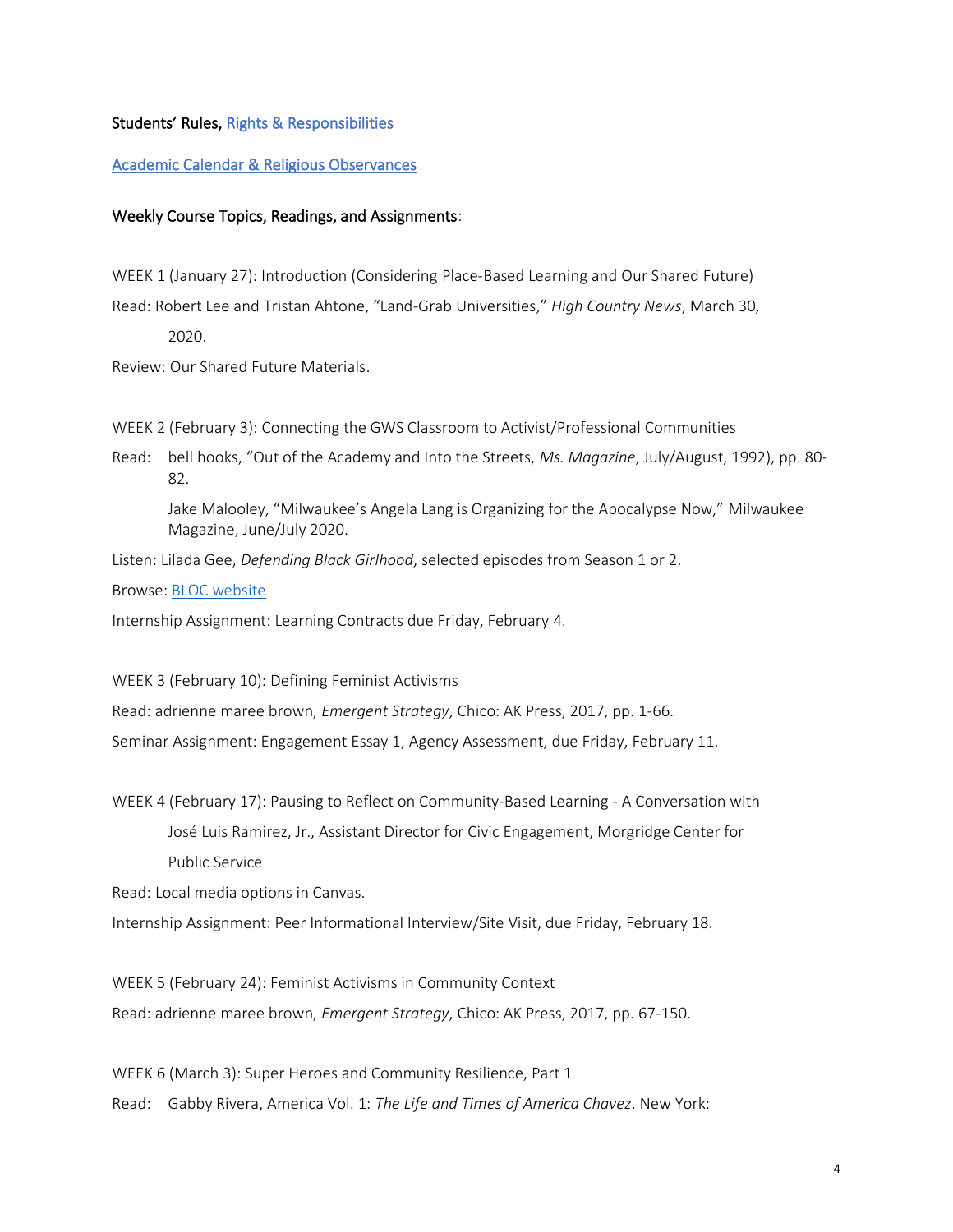Marvel, 2017.

Listen: Brené Brown, *Unlocking Us*, "Brené with Gabby Rivera on Superheroes, Storytelling, and Joy as Resistance," November 11, 2020.

Seminar Assignment: Engagement Essay 2, Feminist Activisms and Community Resiliency, due Friday, March 4

WEEK 7 (March 10): Super Heroes and Community Resilience, Part 2

Read: Gabby Rivera, America Vol. 2: *America: Fast and Fuettona*. New York: Marvel, 2018.

Listen: Gabby Rivera. *Joy Revolution*. "Why I Needed a Joy Revolution." March 30, 2020. Internship Assignment: Mid-semester evaluations are due Thursday, March 10.

*Spring Break (March 12 – 20)*

WEEK 8 (March 24): Repairing Communities, Part 1 Read: Derecka Purnell, *Becoming Abolitionists*, Introduction and Chapter 8.

WEEK 9 (March 31): The Politics of Self-Care: A Conversation with Dr. Jina B. Kim, Assistant Professor of English at Smith College and a Halls Visiting Scholar this semester. Read: Jina B. Kim and Sami Schalk, "Reclaiming the Radical Politics of Self-Care: A Crip of Color Critique," *The South Atlantic Quarterly* 120:2 April 2021, pp. 325 – 342. Seminar Assignment: Submit reading selections for week 11.

WEEK 10 (April 7): UW System Women's and Gender Studies Consortium *Hitting the pause button on the 660 reading for this week. Let's learn in different formats*☺ Seminar Assignment: Submit your reflections on the WGSC conference.

WEEK 11 (April 14): Repairing Communities, Part 2 Read: Derecka Purnell, *Becoming Abolitionists*, Chapter 8 and Conclusion. Seminar Assignment: Engagement Essay 3, Letter to a Future Intern, due Friday, April 15.

WEEK 12 (April 21): Chazen Visit + Resume and Cover Letter Workshop Review: Resources in Canvas related to cover letters, resumes, and the professional use of